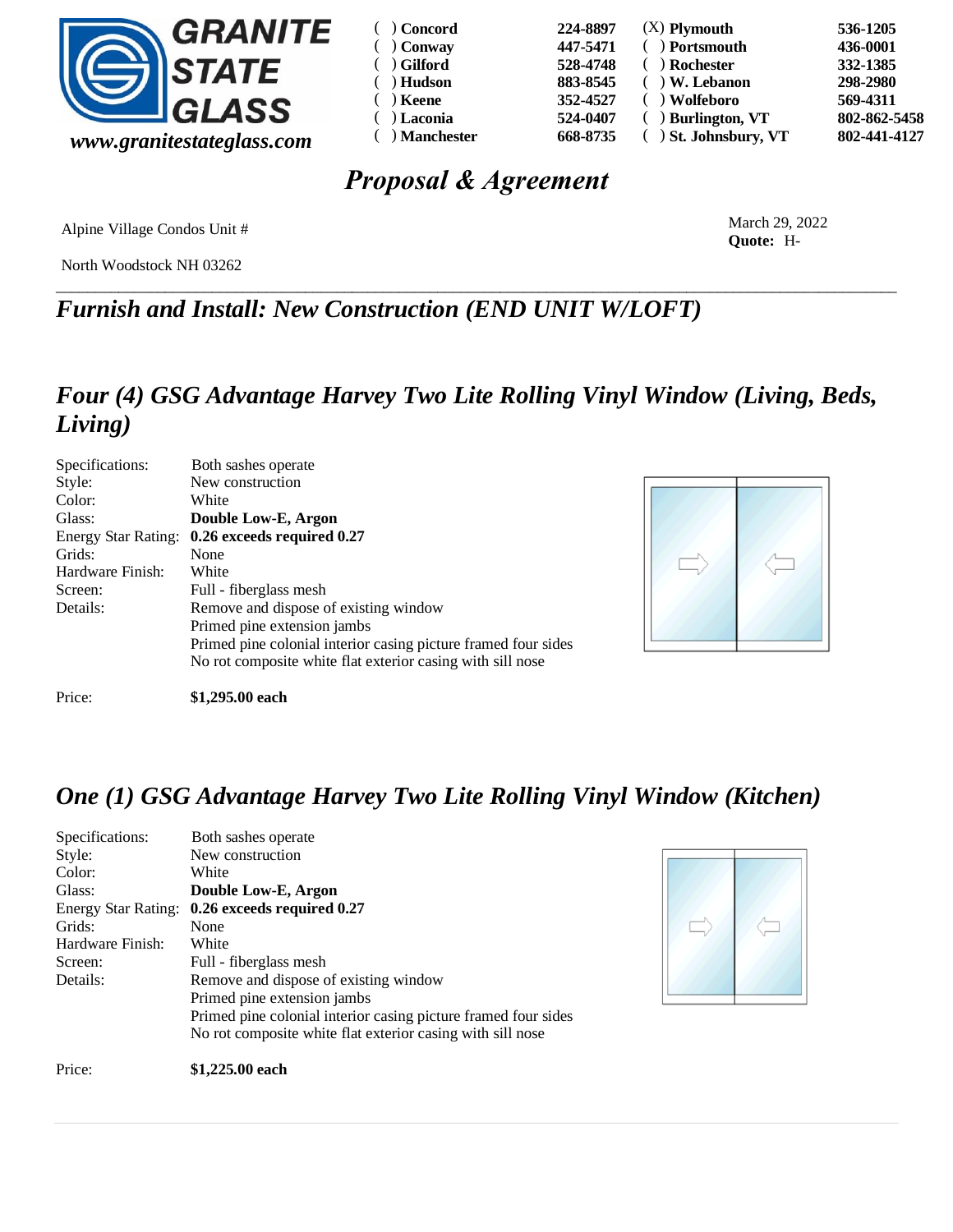

# *One (1) GSG Advantage Harvey Two Lite Rolling Vinyl Window (Guest Bedroom)*

| Specifications:<br>Style:<br>Color:<br>Glass:<br>Energy Star Rating:<br>Grids:<br>Hardware Finish:<br>Screen:<br>Details: | Both sashes operate<br>New construction<br>White<br>Double Low-E, Argon<br>0.26 exceeds required 0.27<br>None<br>White<br>Full - fiberglass mesh<br>Remove and dispose of existing window<br>Primed pine extension jambs |
|---------------------------------------------------------------------------------------------------------------------------|--------------------------------------------------------------------------------------------------------------------------------------------------------------------------------------------------------------------------|
|                                                                                                                           | Primed pine colonial interior casing picture framed four sides<br>No rot composite white flat exterior casing with sill nose                                                                                             |



Price: **\$1,405.00 each**

# *One (1) GSG Advantage Harvey Two Lite Rolling Vinyl Window (Loft)*

| Specifications:<br>Style:<br>Color:<br>Glass:<br>Grids:<br>Hardware Finish:<br>Screen:<br>Details: | Both sashes operate<br>New construction<br>White<br>Double Low-E, Argon<br>Energy Star Rating: 0.26 exceeds required 0.27<br>None<br>White<br>Full - fiberglass mesh<br>Remove and dispose of existing window<br>Primed pine extension jambs<br>Primed pine colonial interior casing picture framed four sides<br>No rot composite white flat exterior casing with sill nose |
|----------------------------------------------------------------------------------------------------|------------------------------------------------------------------------------------------------------------------------------------------------------------------------------------------------------------------------------------------------------------------------------------------------------------------------------------------------------------------------------|
| Price:                                                                                             | \$1,275.00 each                                                                                                                                                                                                                                                                                                                                                              |
| <b>Warranties</b>                                                                                  | Granite State Glass - 10 year Service and Workmanship<br>Harvey - Limited Lifetime Transferable on parts, mechanisms and glass (including glass breakage)                                                                                                                                                                                                                    |
| <b>GSG Advantages</b>                                                                              | <b>Serving the Northern New England Market since 1984</b><br><b>Installation performed by Granite State Glass employees</b><br>Over 100,000 windows and doors installed<br>Our employees are fully covered by Worker's Compensation Insurance<br>Price match guarantee                                                                                                       |
| <b>Includes</b>                                                                                    | Insulation and caulking<br>Removal of all debris and complete cleanup of work area<br>Washing of new windows                                                                                                                                                                                                                                                                 |
| <b>Excludes</b>                                                                                    | Wood rot replacement not specifically listed above<br>Painting or staining                                                                                                                                                                                                                                                                                                   |